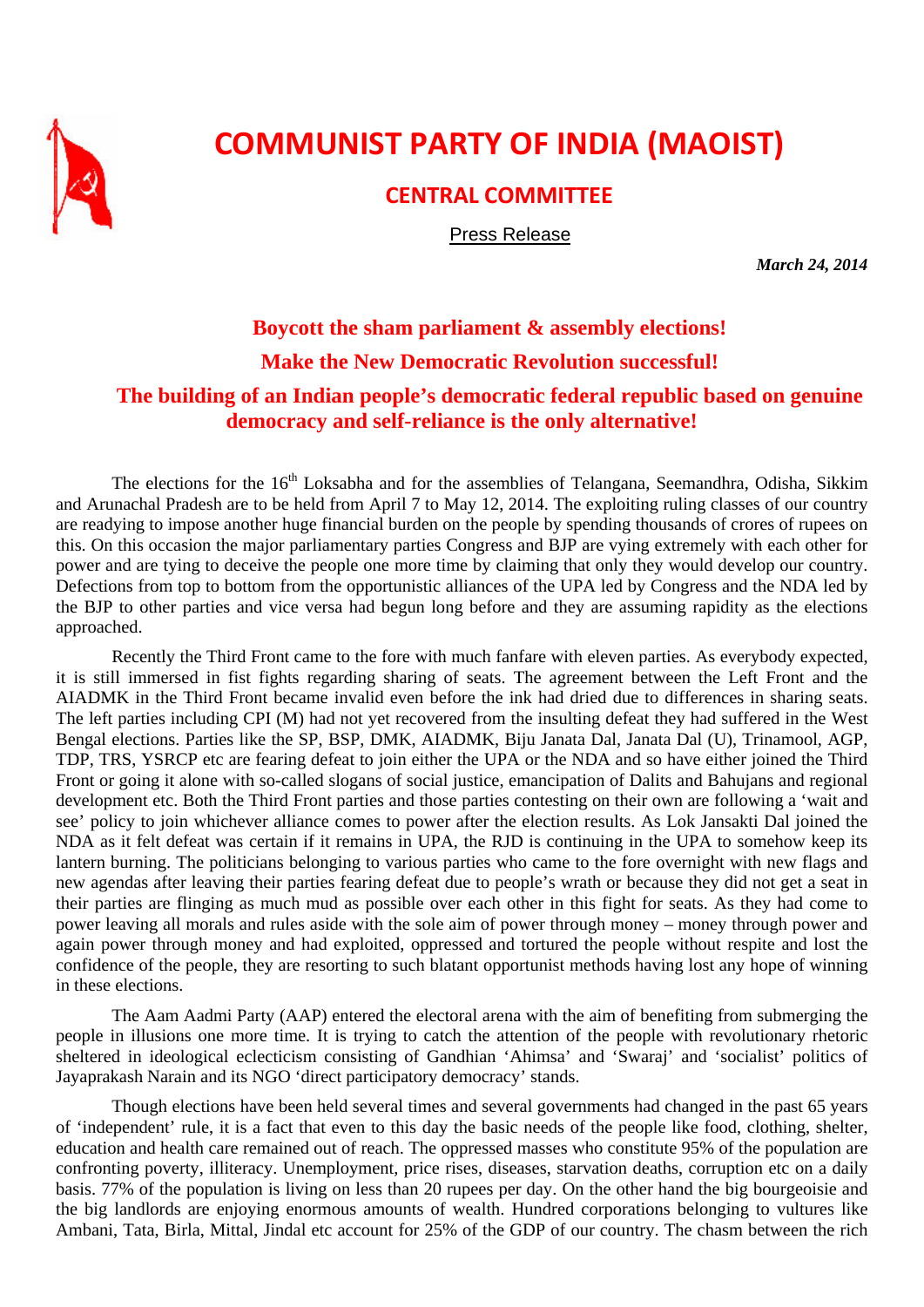and the poor increased beyond imagination. Corruption and scams increased in leaps and bounds. The laws formulated to hamper these social differences and to prevent them had never been used on the moneyed classes. As a result, social unrest is swelling. The Hindutva Sangh Parivar religious chauvinist oppression on the religious minorities and the Hindutva Brahminical upper caste oppression on the Dalits in our country have increased. The repression on national liberation struggles like Kashmir, Asom and Manipur is increasing day by day. As a result of the long drawn struggles of the Telangana people for decades together the parliament had to inevitably give its approval for the formation of a separate state for Telangana. However, they are still suppressing cruelly aspirations for separate statehoods for Bodoland, Gorkhaland etc. The Adivasis are continuously denied their rights over *Jal-Jungle-Zameen-Adhikar*. The women are getting crushed under imperialist and feudal vicious culture.

As the UPA government led by Congress is rapidly implementing the second phase of economic reforms in its five year rule as a continuation of the Liberalization, Privatization and Globalization (LPG) policies due to the pressure of the imperialists and the big capitalists of our country who are bogged down in the world economic crisis, the conditions worsened in all the sectors in our country. It signed countless MoUs with MNCs and big corporations of our country and opened the doors widely for indiscriminate exploitation by handing over the natural riches of our country to them. Blatantly violating the  $5<sup>th</sup>$  Schedule, PESA etc of the constitution in Adivasi areas it is holding gram sabhas at the point of the gun in several areas in our country with peasantry and the Adivasis, forcefully taking their consent for land acquisition and is implementing policies that would displace them on a gigantic scale. Due to the bankrupt policies of this government, the industrial production in our country suffered and lakhs of workers were thrown on the roads. Work burden on workers increased. Their real wages plunged. The number of unorganized workers outside the purview of labor laws increased. It took up policies that would hand over retail trade to the imperialist companies. It gradually handed over the agriculture sector to the corporations and pushed agriculture into severe crisis. Increase in production costs, lack of government support in the form of loans etc and lack of minimum support prices led to large scale suicides of farmers. The lives of the people became intolerable with the skyrocketing of daily consumer goods with the time to time increase in petrol and diesel prices. The privatization of education and health sector turned them into a rarity for the common people. Corruption reached the skies and with great scams like 2G spectrum, Commonwealth Games, Coal gate etc the various ruling class politicians, cliques, government-military higher ups gulped down lakhs of crores of rupees of people's exchequer. These brazen bandits and traitors stashed away billions of dollars in Swiss banks.

The schemes taken up by the UPA government and hyped to the skies as the dream of Indira Gandhi's *'Garibi Hatao'* realized by Sonia Gandhi have all turned ridiculous with reeking corruption. In fact, the yesteryear slogan of land reforms disappeared completely. Due to its ecology-damaging policies natural disasters like in Uttarakhand, untimely rains and cyclones are occurring and people are suffering heavy losses. Its newly legislated acts relating to 'land acquisition', 'food security' and 'Nirbhaya' are aimed at either serving the interests of the imperialists and the exploiting ruling classes or as an eye-wash.

The UPA government depended on military, paramilitary, special police and commando forces and on intelligence agencies like IB, NIA and SIB to suppress the masses who are rebelling against their anti-people policies and to consolidate its rule and carrying on offensives in fascist methods. It is curbing civil rights and even the right to live. The enemy forces are carrying on massacres of hundreds of Adivasis, Dalits, other oppressed masses revolutionary activists and in revolutionary movement areas led by our party. As part of carpet security all the movement areas in the various states have been turned into military camps of enemy forces. Thousands of innocent people, revolutionary activists and leaders were put in jails. On the one hand they are shouting that 'the Maoist guerillas who are resorting to violence in the forests do not have any ideology' and on the other they are trying to control the intellectuals by stating that 'the Maoist ideologues in the cities who are continuously stoking the Maoist ideology are more dangerous than the guerillas.' They are trying to isolate the progressive intellectuals, writers, youth and the students from the revolutionary movement and stand them in opposition to it. The BJP, left front and other state governments are also collaborating with the UPA government in this. The BJP had supported the UPA government in the past ten years on all the major policies it implemented. The only difference being where they sat – whether in ruling or in opposition. All their accusations and counter-accusations were done with the intention of deceiving the people. There is not much difference between the central and state governments too in this matter despite any party being in power. Similarly this suppression is not confined only to the Maoist movement areas. The anti-POSCO, anti-nuclear Kudamkulam struggles are the fresh examples of this. The hegemony of the US imperialists in the economic, polity, military and cultural spheres and the intervention of its intelligence agency FBI increased during UPA rule. The Wikileaks revelations made it clear that nearly one lakh US soldiers and officers are staying clandestinely in our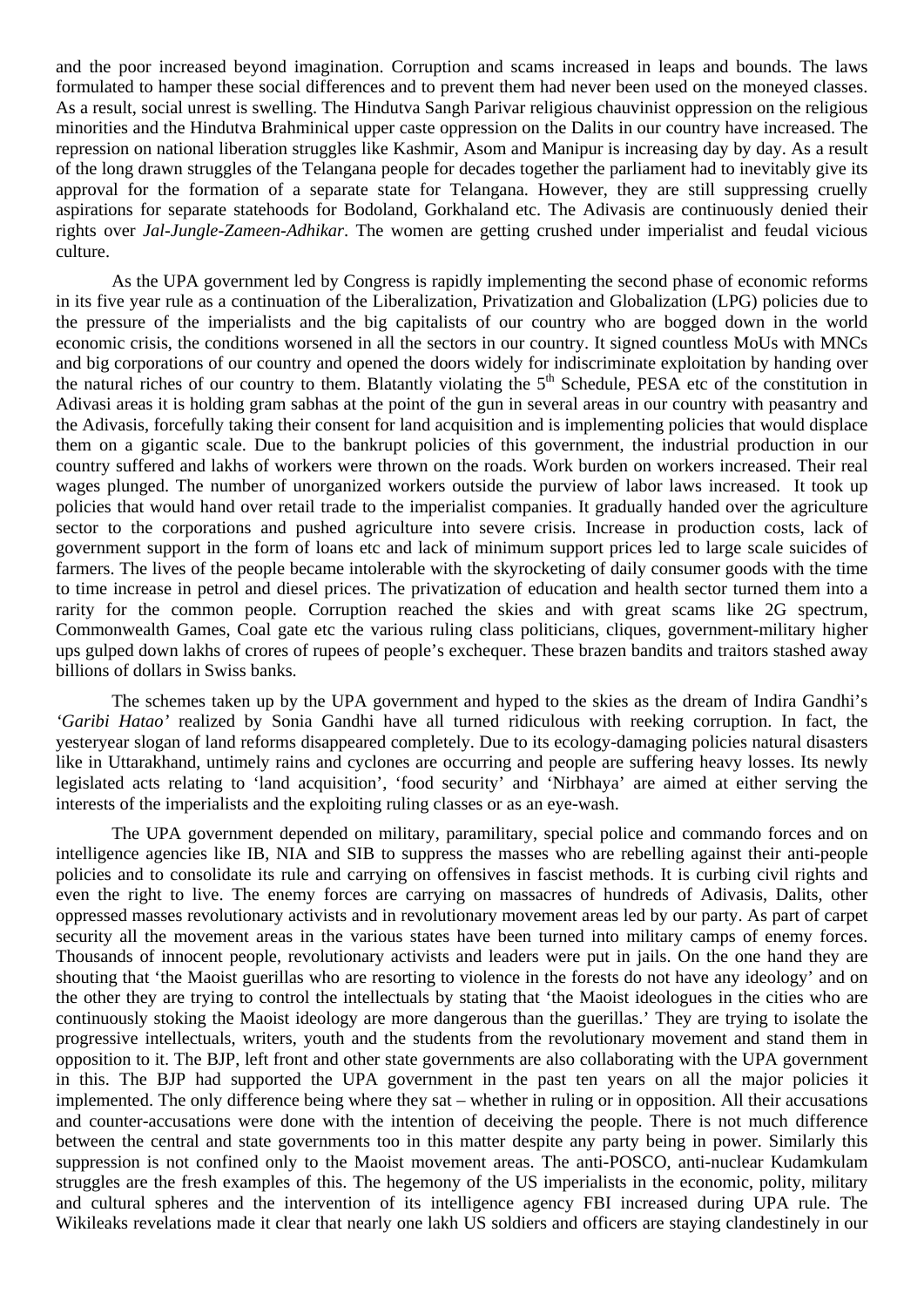country and are conveying all kinds of support and help directly and indirectly in imposing fascism on the people.

The Congress that was in power continuously for ten years followed pro-imperialist, pro-CBB and probig landlord policies and was responsible for the agonizing living conditions of the people and the disastrous economy of our country and for the massacres of thousands of activists of various democratic and revolutionary movements and people, persecution of religious minorities in the name of 'terrorists.' It won the dubious distinction of being the originator of the biggest and highest number of corruption scams in the parliamentary history of our country. As a result it won the severe hatred of the people. To escape this and hoodwink the people the Congress is bringing to the fore its main slogan of *'Bharat Nirman'* pointing towards the 'development' it achieved in its ten-year rule and towards the anti-corruption, land acquisition, food security and Nirbhaya acts and welfare schemes that it formulated. The Congress has been in power at the centre and in most of the states for the maximum time after 1947. It was mainly responsible by being in power for such a long period of time for the anti-people policies that were formulated and implemented. The massacres of religious minorities, particularly the massacre of Sikhs in 1984 took place under its rule. Though Sangh Parivar was directly responsible for the destruction of Babri Masjid it was the Congress that was behind the high drama from the centre. It was mainly responsible for suppressing the just national liberation struggles of the Kashmir and the present North East by massacring tens of thousand of youth through its military brute force. It implemented all these anti-people policies by taking the help of other parliamentary parties when in power and also by colluding with the ruling alliances when not in power. Who else would be mainly responsible than the Congress for the insufferable conditions of the workers, peasants, petty bourgeois sections, oppressed nationalities, Dalits, Adivasis, religious minorities, women, small and medium capitalists in our country? The people are not so gullible as to believe its *'Bharat Nirman'*, so-called welfare schemes, deceptive anti-corruption pose

BJP's main attack is on the corrupt rule of the Congress. It is clear that it does not have any basically different policies than Congress on any of the main issues confronting the people and the country and has the same corrupt, treacherous and dictatorial policies in any sphere. With the directive of the RSS, BJP announced the Hindu bigot and mass murderer Narendra Modi as its prime ministerial candidate. It is hiding its Hindu chauvinist agenda behind the 'Gujarat Vikas' model and is concentrating its entire machinery around Modi to capture power at the centre one more time. 'Gujarat Vikas' model means terrorizing the Muslim and Christian minorities, seizing their properties, chasing them away from their abodes or making them servile through massacres of Muslim religious minorities and subjecting them to innumerable atrocities along with atrocities on Christian religious minorities; making the entire state as the hub for the investments of MNCs, big bourgeoisie and opening doors to their endless exploitation and oppression. The Sangh Parivar and the BJP are aiming to establish this Hitlerite model in the guise of 'Vikas' in the entire country by coming to power in these elections. Congress came to power the previous two terms and won the severe wrath of the people. So the ruling classes and the US imperialists are openly supporting the candidature of Modi for the PM post as he would implement their agenda ruthlessly. Accordingly the corporate media is propagating Modi on a huge scale. Its attempt to win in the Delhi elections by bringing a religious divide through religious riots in Muzaffarnagar indicates only its fascist face. Rajnath Singh's statement a few days before the election dates were announced that he was apologizing to the Muslims 'if at any place any wrong was done to them' is nothing but a ploy to hide the massacre of Muslims carried on by Modi in Gujarat and gain their votes. But how would the Muslim and Christian religious minorities forget the massacres, discrimination, suppression and chauvinism that they suffered in the hands of the Sangh Parivar right from 1947 to the recent Muzaffarnagar killings? The pogrom and persecution of religious minorities in Gujarat under Modi met with unprecedented opposition and protest not only in Gujarat but all over our country. Even if they come to power, the Hindu fascists will have to face the countrywide active resistance of the Muslim and Christian minorities, revolutionary and democratic forces. This would be the foremost task of these forces then.

The AAP that was born and brought up with a NGO background and on imperialist and NRI funds and support, is not going into the roots of this system and into the basic problems of the people and is resorting Gandhian feats for solving people's problems. They do not have any solution for the basic problems of the oppressed classes, people and sections that are being suppressed under exploitation and oppression. It is serving as a safety valve to divert the erupting people's anger into peaceful and parliamentary solutions and trying to cash in on it.

The actual issues of the people never come up for discussion in the parliament and the assemblies. They are under the control of the imperialists, CBB and the big landlords. Where is the place for democracy in this system where votes could be bought with money, liquor, religious and casteist sentiments? It is ridiculous to call this a democracy when criminals, bandits and notoriously corrupt politicians win in elections. In fact, when we look into history we find that people's problems have always been solved through people's struggles, class struggles and PPW and not through parliamentary forums.